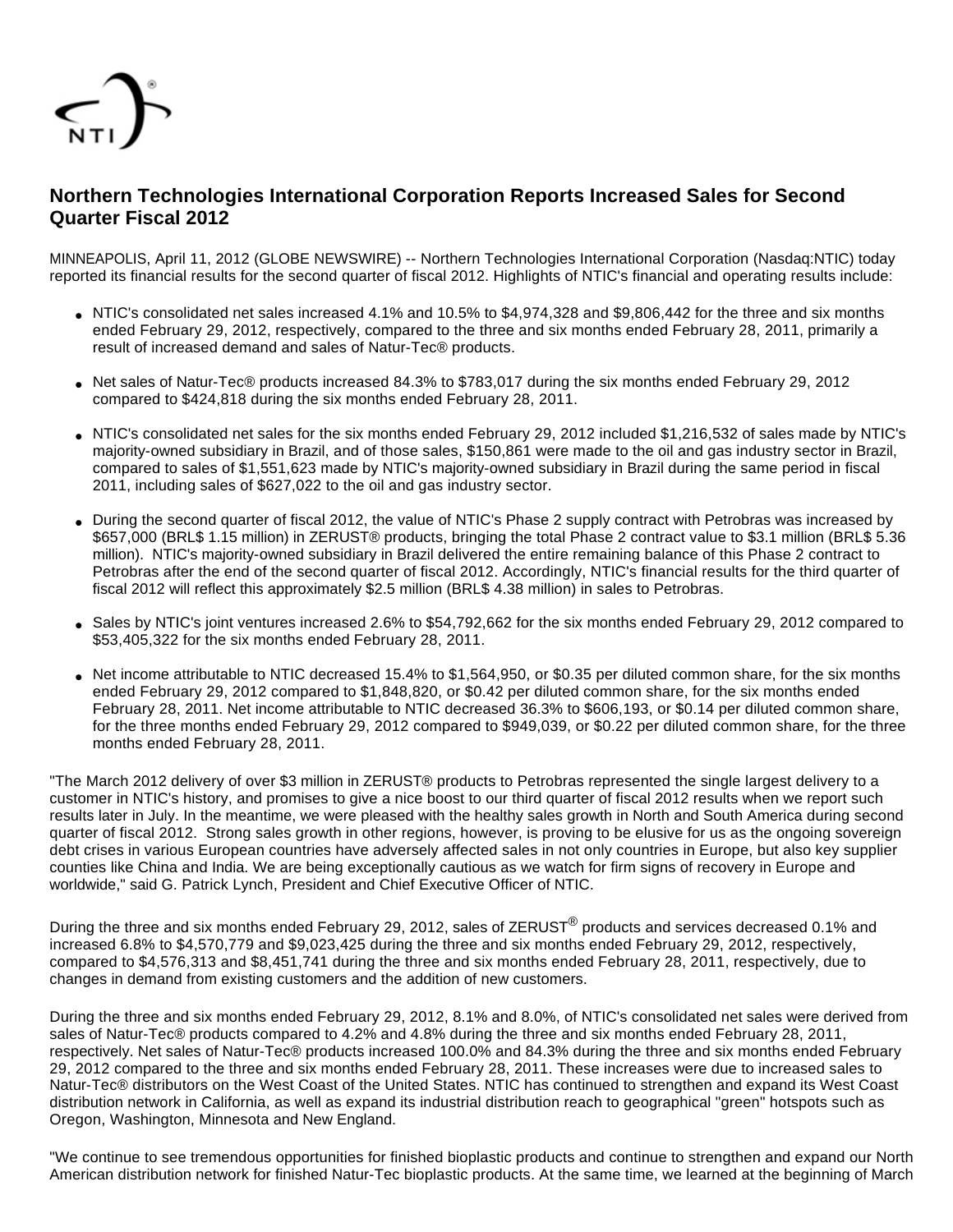2012 that the Italian government was delaying the broader enforcement of its ban on non-biodegradable plastic supermarket bags until the end of 2012. This will cause a marked decrease in the Natur-Tec® sales expectations we had for this region in the second half of our fiscal year 2012," said G. Patrick Lynch, President and Chief Executive Officer of NTIC.

NTIC's equity in income of joint ventures increased 8.4% and decreased 8.6% to \$1,224,675 and \$2,582,355, respectively, during the three and six months ended February 29, 2012 compared to \$1,129,659 and \$2,824,790 during the three and six months ended February 28, 2011, which was primarily a result of changes in the profitability of NTIC's largest joint venture, EXCOR in Germany during the most recent periods. NTIC recognized a 7.4% and 3.9% decrease in fees for services provided to joint ventures during the three and six months ended February 29, 2012 compared to the three and six months ended February 28, 2011, respectively. These decreases were primarily a result of the weakening of the EURO and other currencies compared to the U.S. dollar, and correlated with a 1.2% decrease and 2.6% increase in total net sales of NTIC's joint ventures to \$25,997,430 and \$54,792,662 during the three and six months ended February 29, 2012, respectively, compared the three and six months ended February 28, 2011.

NTIC's total operating expenses increased slightly, or 0.7%, to \$6,718,296 during the six months ended February 29, 2012 compared to the six months ended February 28, 2011.

NTIC incurred \$1,789,082 and \$2,100,626 of expense during the six months ended February 29, 2012 and February 28, 2011, respectively, in connection with its research and development activities. These represent net amounts after being reduced by reimbursements related to certain research and development contracts. Such reimbursements totaled \$228,576 and \$212,992 for the six months ended February 29, 2012 and February 28, 2011, respectively. NTIC anticipates that it will spend between \$4,000,000 and \$4,200,000 in total during fiscal 2012 on research and development activities related to its new technologies. This estimate is a net range after being reduced by anticipated reimbursements related to certain research and development contracts.

Net income attributable to NTIC decreased 36.3%, to \$606,193, or \$0.14 per diluted common share, for the three months ended February 29, 2012 compared to \$949,039, or \$0.22 per diluted common share, for the three months ended February 28, 2011. Net income attributable to NTIC decreased 15.4%, to \$1,564,950, or \$0.35 per diluted common share, for the six months ended February 29, 2012 compared to \$1,848,820, or \$0.42 per diluted common share, for the six months ended February 28, 2011. This decrease was primarily the result of a decrease in income from NTIC's joint ventures.

NTIC's working capital was \$11,871,035 at February 29, 2012, including \$3,335,798 in cash and cash equivalents, compared to \$9,085,748 at August 31, 2011, including \$3,266,362 in cash and cash equivalents.

## **Outlook**

For the fiscal year ending August 31, 2012, NTIC expects its net sales to range between \$23.0 million and \$24.5 million, inclusive of sales made by NTIC's majority-owned subsidiary in Brazil, and expects net income attributable to NTIC to range between \$4.7 million and \$5.0 million, or between \$1.08 and \$1.14 per diluted common share.

## **Conference Call and Webcast**

NTIC will host a conference call today at 8:00 a.m. Central Daylight Savings Time to review its results of operations for the second quarter of fiscal 2012 and future outlook, followed by a question and answer session. The conference call will be available to interested parties through a live audio webcast available through NTIC's website at [www.ntic.com](http://www.globenewswire.com/newsroom/ctr?d=251664&l=14&a=www.ntic.com&u=http%3A%2F%2Fwww.ntic.com) or [http://ir.ntic.com/events.cfm](http://www.globenewswire.com/newsroom/ctr?d=251664&l=14&u=http%3A%2F%2Fir.ntic.com%2Fevents.cfm) where the webcast will be archived and accessible for at least 12 months. The dial-in number for the conference call is (877) 670-9779 and the confirmation code is 60624785.

## **About Northern Technologies International Corporation**

Northern Technologies International Corporation develops and markets proprietary environmentally beneficial products and services in over 55 countries either directly or via a network of joint ventures, independent distributors and agents. NTIC's primary business is corrosion prevention marketed primarily under the ZERUST® brand. NTIC has been selling its proprietary ZERUST® rust and corrosion inhibiting products and services to the automotive, electronics, electrical, mechanical, military and retail consumer markets, for over 35 years. NTIC also offers worldwide on-site technical consulting for rust and corrosion prevention issues. NTIC's technical service consultants work directly with the end users of NTIC's products to analyze their specific needs and develop systems to meet their technical requirements. In addition, NTIC markets proprietary bio-plastic technologies under the Natur-Tec® brand. Finally, NTIC's Polymer Energy® joint venture manufactures and sells advance waste plastic to fuel conversion machines.

The Northern Technologies International Corporation logo is available at [http://www.globenewswire.com/newsroom/prs/?](http://www.globenewswire.com/newsroom/prs/?pkgid=5481) [pkgid=5481](http://www.globenewswire.com/newsroom/prs/?pkgid=5481)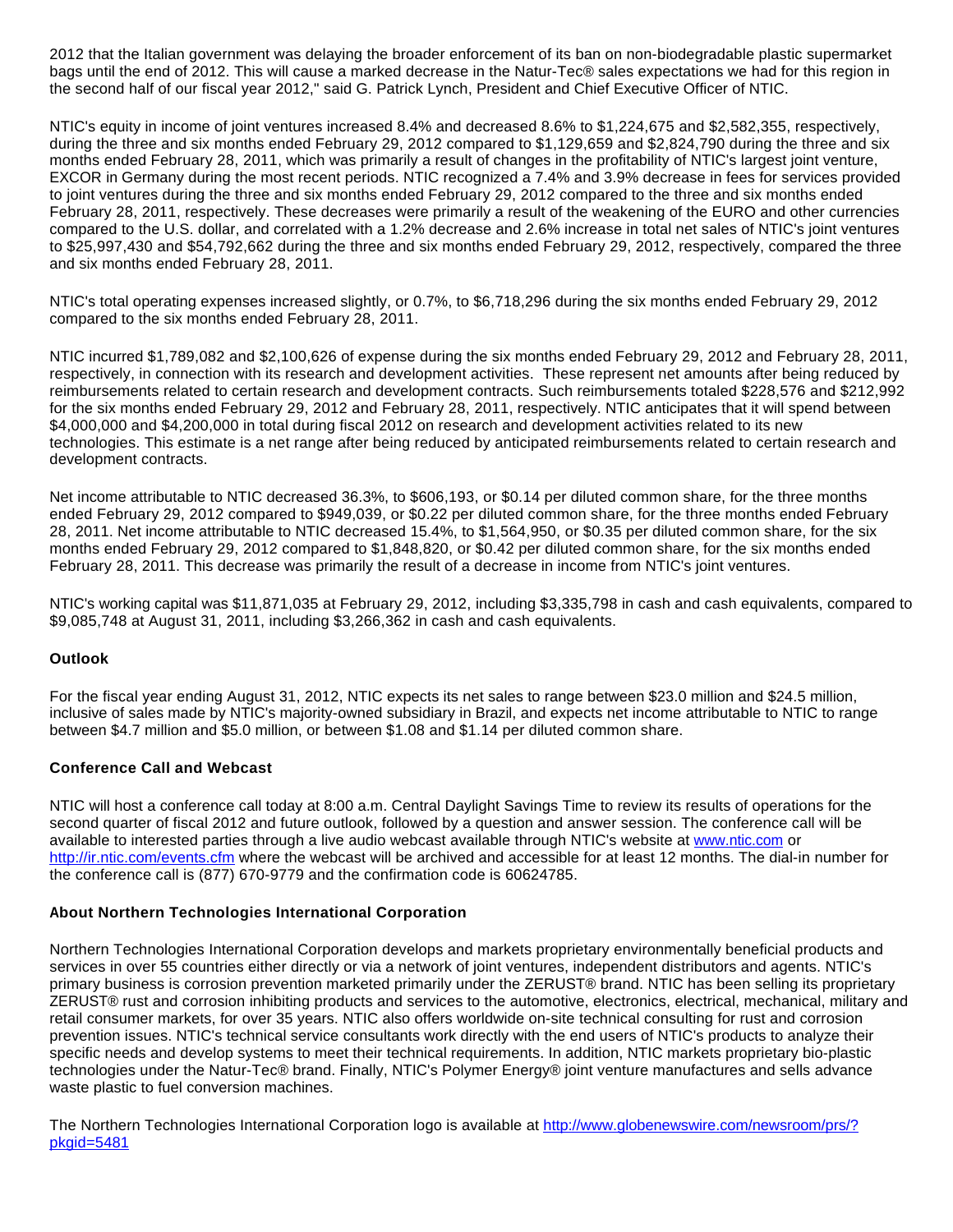### **Forward-Looking Statements**

Statements contained in this press release that are not historical information are forward-looking statements as defined within the Private Securities Litigation Reform Act of 1995. Such statements include NTIC's expectations regarding its future financial performance and other statements that can be identified by words such as "believes," "anticipates," "expects," "intends," "continue," "potential," "outlook," "will," "would," "should" or words of similar meaning, the use of future date and any other statements that are not historical facts. Such forward-looking statements are based upon the current beliefs and expectations of NTIC's management and are inherently subject to risks and uncertainties that could cause actual results to differ materially from those projected or implied. Such potential risks and uncertainties include, but are not limited to, in no particular order: NTIC's dependence on the success of its joint ventures and fees and dividend distributions that NTIC receives from them; NTIC's relationships with its joint ventures and its ability to maintain those relationships; risks related to the European sovereign debt crisis and the related economic and political unrest in Europe; risks associated with NTIC's international operations; exposure to fluctuations in foreign currency exchange rates; the health of the U.S. and worldwide economies, including in particular the U.S. automotive industry; the level of growth in NTIC's markets; NTIC's investments in research and development efforts; acceptance of existing and new products; increased competition; the costs and effects of complying with changes in tax, fiscal, government and other regulatory policies, including rules relating to environmental, health and safety matters; and NTIC's reliance on its intellectual property rights and the absence of infringement of the intellectual property rights of others. More detailed information on these and additional factors which could affect NTIC's operating and financial results is described in the company's filings with the Securities and Exchange Commission, including its most recent annual report on Form 10-K and subsequent quarterly report on Form 10-Q. NTIC urges all interested parties to read these reports to gain a better understanding of the many business and other risks that the company faces. Additionally, NTIC undertakes no obligation to publicly release the results of any revisions to these forward-looking statements, which may be made to reflect events or circumstances occurring after the date hereof or to reflect the occurrence of unanticipated events.

### **NORTHERN TECHNOLOGIES INTERNATIONAL CORPORATION AND SUBSIDIARIES**

#### **CONSOLIDATED BALANCE SHEETS AS OF FEBRUARY 29, 2012 (UNAUDITED)**

#### **AND AUGUST 31, 2011 (AUDITED)**

|                                                                                                                              | February 29,<br>2012 | August 31,<br>2011 |
|------------------------------------------------------------------------------------------------------------------------------|----------------------|--------------------|
| <b>ASSETS</b>                                                                                                                |                      |                    |
| <b>CURRENT ASSETS:</b>                                                                                                       |                      |                    |
| Cash and cash equivalents                                                                                                    | \$3,335,798          | \$3,266,362        |
| Receivables:                                                                                                                 |                      |                    |
| Trade excluding joint ventures, less allowance for doubtful accounts of \$20,000 at February 29, 2012<br>and August 31, 2011 | 2,746,853            | 2,515,316          |
| Trade joint ventures                                                                                                         | 1,465,840            | 1,149,666          |
| Fees for services provided to joint ventures                                                                                 | 1,965,116            | 2,129,911          |
| Inventories                                                                                                                  | 3,936,941            | 3,842,854          |
| Prepaid expenses                                                                                                             | 786,126              | 364,805            |
| Deferred income taxes                                                                                                        | 221,600              | 221,600            |
| <b>Total current assets</b>                                                                                                  | 14,458,274           | 13,490,514         |
| PROPERTY AND EQUIPMENT, NET                                                                                                  | 3,544,149            | 3,636,335          |
| <b>OTHER ASSETS:</b>                                                                                                         |                      |                    |
| Investments in joint ventures                                                                                                | 18,900,336           | 20,559,509         |
| Deferred income taxes                                                                                                        | 1,410,700            | 1,410,700          |
| Patents and trademarks, net                                                                                                  | 910,721              | 903,038            |
| Other                                                                                                                        | 43,846               | 39,646             |
| Total other assets                                                                                                           | 21,265,603           | 22,912,893         |
| <b>Total assets</b>                                                                                                          | \$39,268,026         | \$40,039,742       |
| <b>LIABILITIES AND STOCKHOLDERS' EQUITY</b><br><b>CURRENT LIABILITIES:</b>                                                   |                      |                    |

Current portion of note payable 76,119 76,119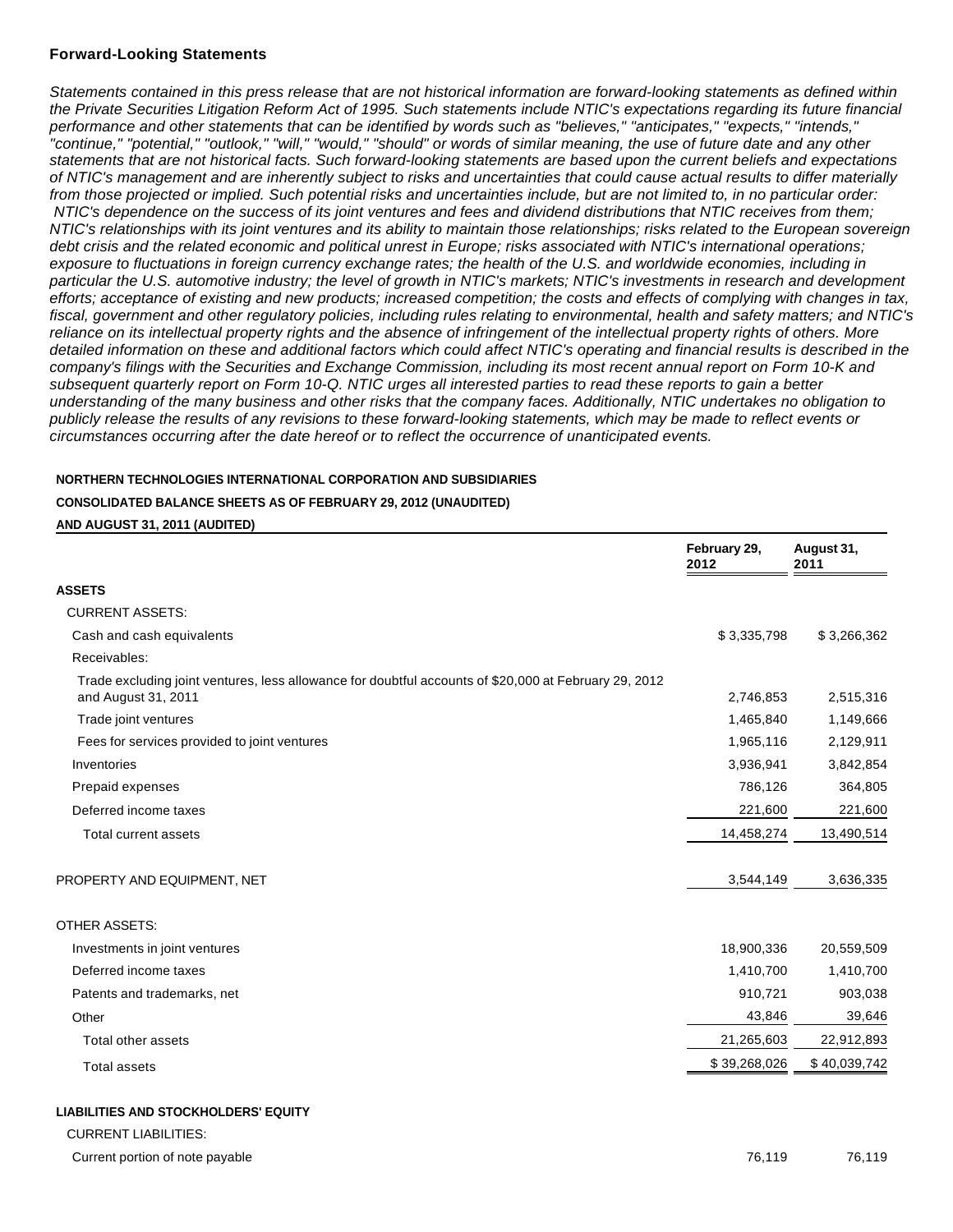| 1,104,046  | 2,032,614  |
|------------|------------|
| 130,755    | 195,762    |
|            |            |
| 846,956    | 1,629,355  |
| 288,000    | 288,000    |
| 141,363    | 182,916    |
| 2,587,239  | 4,404,766  |
| 971,474    | 1,009,533  |
|            |            |
|            |            |
|            |            |
| 87,986     | 87,061     |
| 10,935,216 | 10,137,809 |
| 23,376,789 | 21,811,838 |
|            |            |

Accumulated other comprehensive income 1,250,368 2,496,940 Stockholders' equity 35,650,359 34,533,648 Non-controlling interest 81,795 Total equity 35,709,313 34,625,443 Total liabilities and stockholders' equity and the state of the state of the state of the state of the state of the state of the state of the state of the state of the state of the state of the state of the state of the st

## **NORTHERN TECHNOLOGIES INTERNATIONAL CORPORATION AND SUBSIDIARIES**

## **CONSOLIDATED STATEMENTS OF OPERATIONS (UNAUDITED)**

# **FOR THE THREE AND SIX MONTHS ENDED FEBRUARY 29, 2012 AND FEBRUARY 28, 2011**

|                                                | <b>Three Months Ended</b> |                      | <b>Six Months Ended</b> |                      |
|------------------------------------------------|---------------------------|----------------------|-------------------------|----------------------|
|                                                | February 29,<br>2012      | February 28,<br>2011 | February 29,<br>2012    | February 28,<br>2011 |
| <b>NET SALES:</b>                              |                           |                      |                         |                      |
| Net sales, excluding joint ventures            | \$4,125,618               | \$4,093,107          | \$8,403,261             | \$7,539,410          |
| Net sales, to joint ventures                   | 848,710                   | 685,011              | 1,403,181               | 1,337,149            |
| Total net sales                                | 4,974,328                 | 4,778,118            | 9,806,442               | 8,876,559            |
| Cost of goods sold                             | 3,480,082                 | 3,006,232            | 6,689,558               | 5,696,937            |
| Gross profit                                   | 1,494,246                 | 1,771,886            | 3,116,884               | 3,179,622            |
| <b>JOINT VENTURE OPERATIONS:</b>               |                           |                      |                         |                      |
| Equity in income of joint ventures             | 1,224,675                 | 1,129,659            | 2,582,355               | 2,824,790            |
| Fees for services provided to joint ventures   | 1,298,126                 | 1,402,149            | 2,743,378               | 2,853,929            |
| Total joint venture operations                 | 2,522,801                 | 2,531,808            | 5,325,733               | 5,678,719            |
| <b>OPERATING EXPENSES:</b>                     |                           |                      |                         |                      |
| Selling expenses                               | 1,014,082                 | 921,554              | 2,122,568               | 1,920,607            |
| General and administrative expenses            | 1,100,812                 | 1,069,636            | 2,370,825               | 2,173,803            |
| Expenses incurred in support of joint ventures | 235,557                   | 249,275              | 435,821                 | 477,996              |
| Research and development expenses              | 974,777                   | 907,170              | 1,789,082               | 2,100,626            |
| Total operating expenses                       | 3,325,228                 | 3,147,635            | 6,718,296               | 6,673,032            |